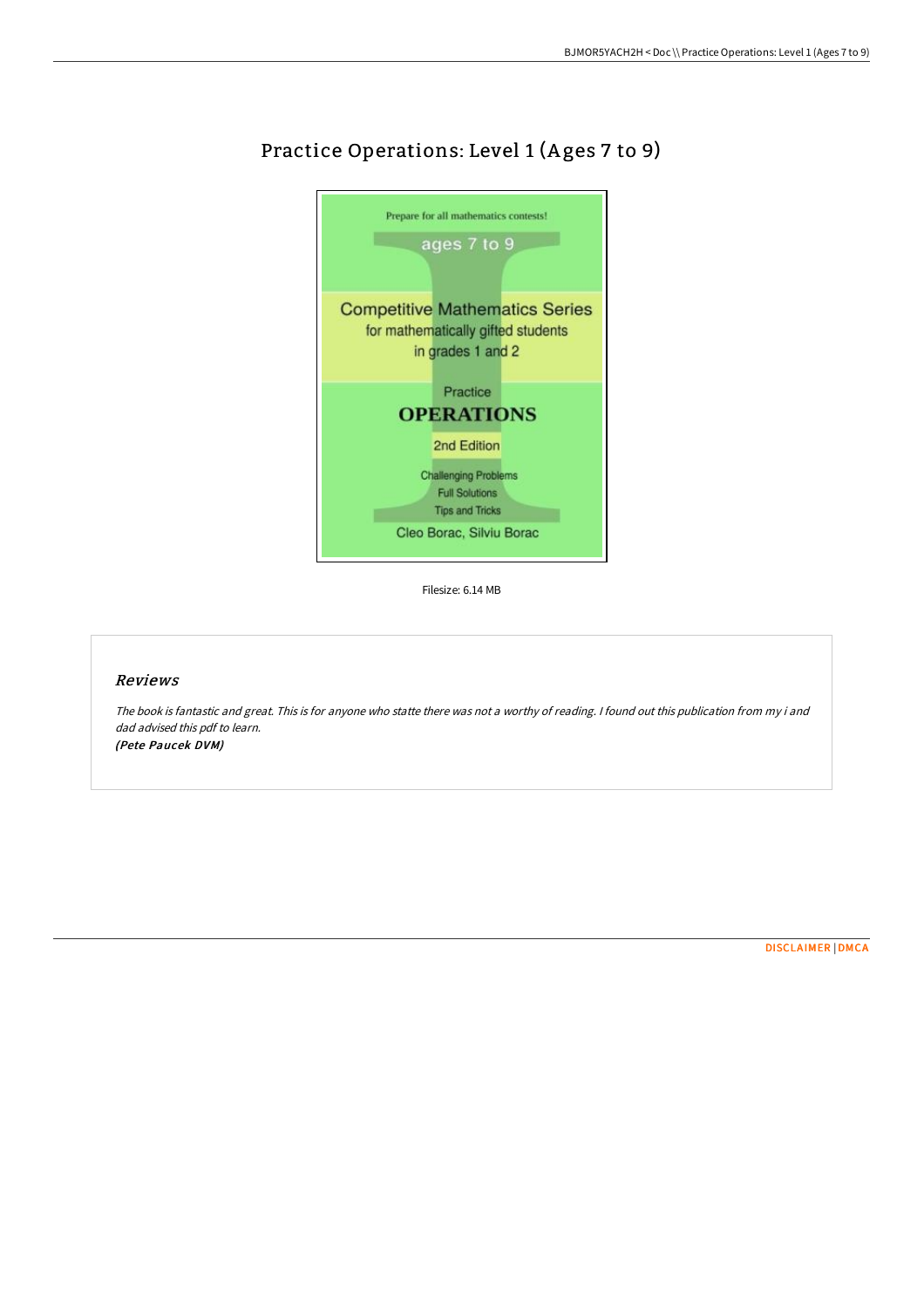# PRACTICE OPERATIONS: LEVEL 1 (AGES 7 TO 9)



Goods of the Mind, LLC, United States, 2014. Paperback. Book Condition: New. 279 x 216 mm. Language: English . Brand New Book \*\*\*\*\* Print on Demand \*\*\*\*\*.2nd Edition - 2014 About Competitive Mathematics for Gifted Students This series provides practice materials and short theory reminders for students who aim to excel at problem solving. Material is introduced in a structured manner: each new concept is followed by a problem set that explores the content in detail. Each book ends with a problem set that reviews both concepts presented in the current volume and related topics from previous volumes. The series forms a learning continuum that explores strategies specific to competitive mathematics in depth and breadth. Full solutions explain both reasoning and execution. Often, several solutions are contrasted. The problem selection emphasizes comprehension, critical thinking, observation, and avoiding repetitive and mechanical procedures. Ready to participate in a math competition such as MOEMS, Math Kangaroo in USA, or Noetic Math? This series will open the doors to consistent performance. About Level 1 This level of the series is designed for students who know addition and subtraction with multi-digit numbers as well as simple multiplications of one-digit numbers. Some of the problems, however, involve advanced concepts and may be useful for older students. About Volume 3 - Operations This workbook focuses on developing rapid and accurate computational skills as well as a solid number sense. Since most contests do not allow calculators, it is important to learn how to execute strings of operations eFiciently. Even more important, however, is a well grounded number sense. This volume emphasizes flexibility in using the order of operations and creativity in designing the optimal solution path. Ultimately, the idea is to build a sense of wizardry in handling numbers. Many exercises are mapped to algebraic models that...

 $\mathbb{R}$ Read Practice [Operations:](http://albedo.media/practice-operations-level-1-ages-7-to-9-paperbac.html) Level 1 (Ages 7 to 9) Online  $\frac{D}{R}$ Download PDF Practice [Operations:](http://albedo.media/practice-operations-level-1-ages-7-to-9-paperbac.html) Level 1 (Ages 7 to 9)